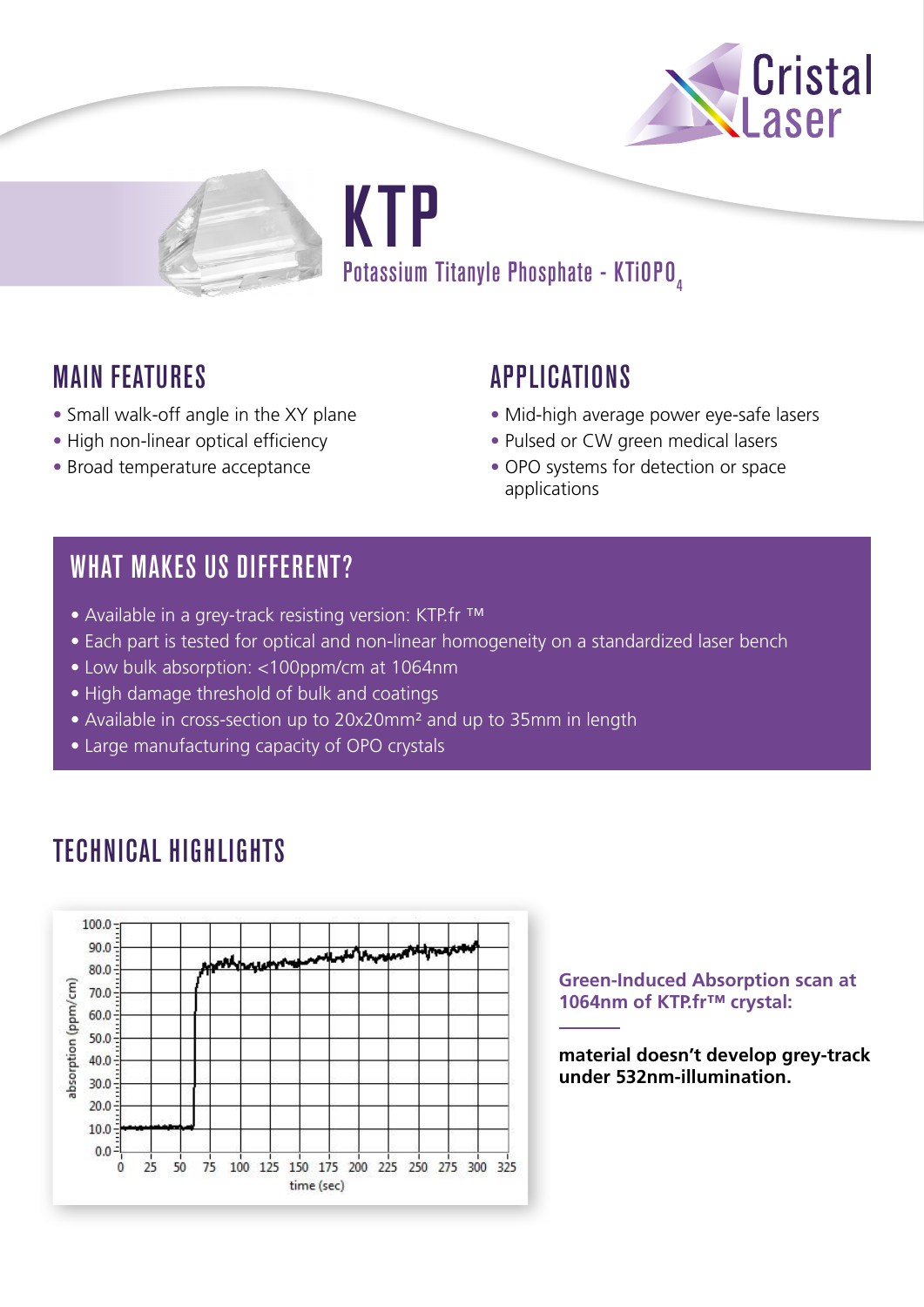## TECHNICAL HIGHLIGHTS

**OPO efficiency test report, based on our standardized laser bench:**

**efficiency variation stays within less than 10% from mean value.**



|                                                                                                              |                                           | <b>LASER DAMAGE CERTIFICATION</b>                                                                                              |                                            |                                        |
|--------------------------------------------------------------------------------------------------------------|-------------------------------------------|--------------------------------------------------------------------------------------------------------------------------------|--------------------------------------------|----------------------------------------|
| <b>PASS</b>                                                                                                  |                                           |                                                                                                                                |                                            |                                        |
| 632.5 MW/cm <sup>2</sup> or 11.3 J/cm <sup>2</sup>                                                           |                                           |                                                                                                                                | <b>Laser-induced Damage</b>                |                                        |
| <b>Customer:</b><br><b>Purchase Order No:</b>                                                                | <b>Quantel USA</b><br>N/A                 | <b>Certificate No.:</b><br><b>Issued:</b>                                                                                      | 180011E #1<br>10/11/2018                   | threshold certification:               |
| <b>Substrate Material:</b><br>Part No:                                                                       | <b>KTP</b><br>91720003                    | <b>Coating Type:</b><br><b>Run Number:</b><br><b>Tested On:</b>                                                                | AR.<br>404580001<br><b>Arrow Side</b>      | Pass $> 10$ J/cm <sup>2</sup> , 1064nm |
|                                                                                                              | <b>Special Requirements: Per BSLT-172</b> |                                                                                                                                |                                            |                                        |
| <b>Wavelength (nm):</b><br>Rep. Freq. (Hz):<br><b>Pulse Width (ns):</b><br><b>Axial Modes:</b><br>No. Sites: | 1064<br>20<br>16.0<br>Multiple<br>1       | Spot Diam. (mm):<br>Incidence Ang. (deg.): Normal<br><b>Polarization State:</b><br><b>Transverse Modes:</b><br>No. Shots/Site: | 0.371<br>Linear<br><b>TEMoo</b><br>>10.000 |                                        |